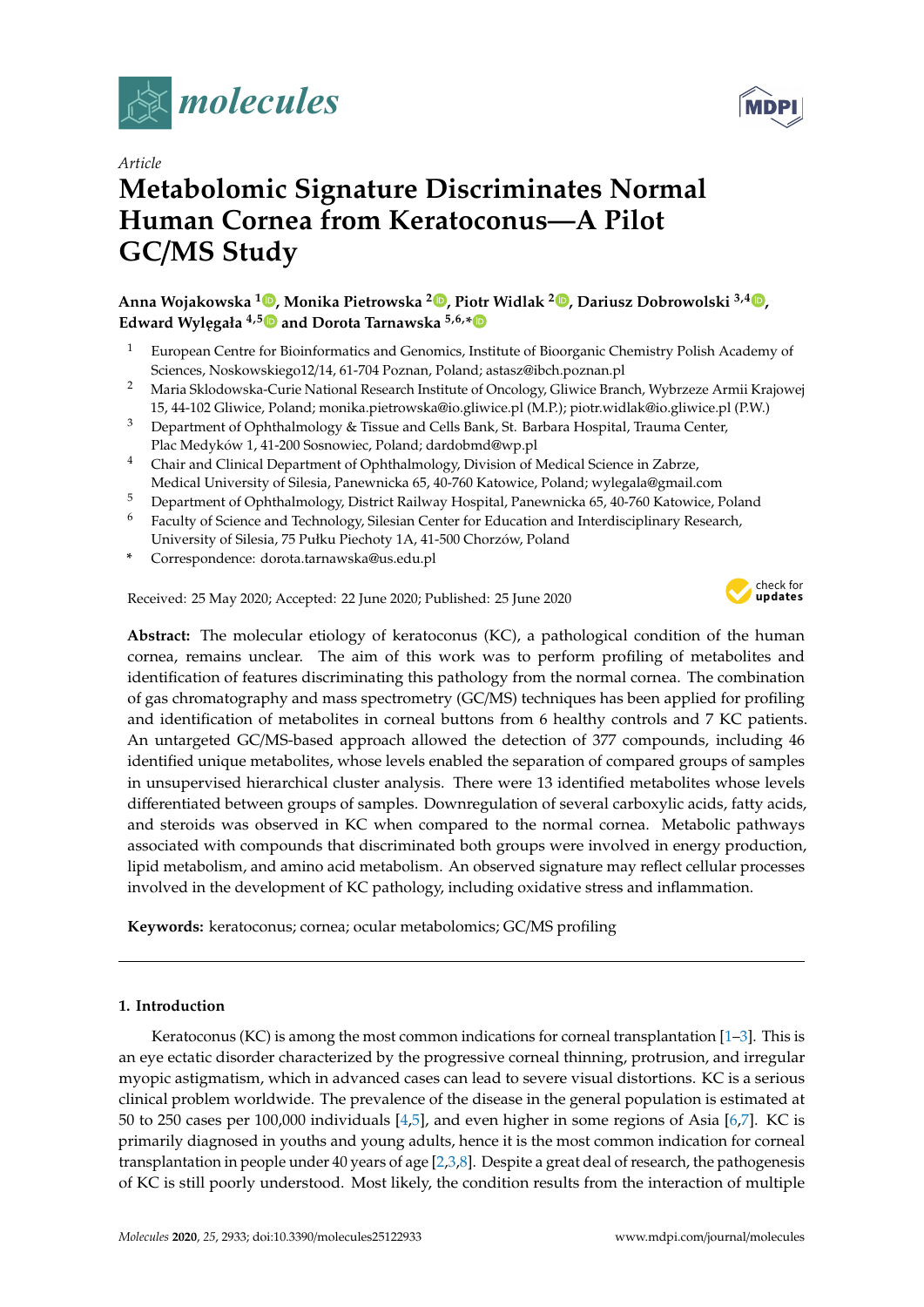factors including genetic and environmental ones. Among proven intrinsic mechanisms involved in etiology of KC, there are alterations in enzymes activity (e.g., lysyl oxidase, matrix metalloproteinases) that, by attenuation of covalent bonds between collagen fibrils and disorganization of the extracellular matrix, can lead to deterioration of biomechanical and optical properties of the cornea [\[9](#page-7-8)[–11\]](#page-8-0). What is more, several reports are showing that corneal components involved in protection against oxidative stress damage are changed in this disorder. The increased levels of oxidative stress markers and the decreased antioxidant defenses in KC corneas can indicate that oxidative stress might be involved in the development of this pathology [\[9,](#page-7-8)[12–](#page-8-1)[16\]](#page-8-2).

Recent studies point to the metabolic changes as a key to understand the pathogenesis of eye diseases [\[17–](#page-8-3)[19\]](#page-8-4). The pathologic processes occurring in corneal tissue can be reflected in the metabolome changes, causing the increase or decrease of particular metabolites [\[20\]](#page-8-5). Metabolomic indicators of oxidative stress, such as glutathione, are considered as one of the major factors involved in the development of corneal diseases [\[21\]](#page-8-6). Furthermore, changes in the lipid composition of eye tissue can be responsible for the modulation of responses to inflammation and oxidative stress occurring in ophthalmic pathologies [\[22\]](#page-8-7).

Despite the growing number of translational and laboratory studies proving the role of oxidative stress and inflammation in KC, it should be emphasized that probably not all forms of KC can be definitively linked to inflammatory metabolites [\[23\]](#page-8-8). Inflammation alone is clearly not sufficient to induce KC, because many patients with severe keratitis do not develop KC. Another inconsistency that is pointed out is the lack of histological and clinical features of inflammation, such as cell infiltration and neovascularization in keratoconic corneas [\[24\]](#page-8-9). The complex interactions between genetic predisposition to abnormalities of any of inflammatory components and environmental triggers (eye rubbing, wearing contact lenses, or exposure to ultraviolet light) are likely to be the key to understanding the role of inflammatory mediators and its diverse contribution in the development of various subtly different phenotypes of KC [\[25,](#page-8-10)[26\]](#page-8-11).

In recent years several groups have investigated the metabolome composition of keratoconic cornea tissue [\[27\]](#page-8-12) as well as the aqueous humor [\[28\]](#page-8-13) and tear film of KC patients [\[20\]](#page-8-5). The metabolome composition of the human cornea has been studied with the use of different NMR spectroscopy techniques, including  $31P$  NMR [\[29\]](#page-8-14) and HR-MAS  $1H$  NMR [\[27\]](#page-8-12). Mass spectrometry methods, mainly coupled to liquid chromatography (LC/MS), were applied for metabolomics studies of the human lens [\[30\]](#page-8-15), tear fluid [\[21\]](#page-8-6), or aqueous humor [\[20\]](#page-8-5). However, the knowledge of the metabolome composition of the human cornea in specific pathogenic conditions remains very limited. Moreover, there are some limitations of above mentioned analytical technics, including low sensitivity of NMR and narrowing of LC/MS analytical capabilities only to polar compounds. In the present study, the combination of gas chromatography and mass spectrometry (the GC/MS approach) has been applied for the first time to the profiling of the metabolome of keratoconus, which reveals metabolomics signature discriminating this pathology and the healthy human cornea.

## **2. Methods**

## *2.1. Ethics Statement*

The study protocol adhered to the tenets of the Declaration of Helsinki and was approved by the Bioethical Committee of the Maria Skłodowska-Curie Institute—Oncology Center, Branch Gliwice, Poland (permit number KB/430-01/14). Written informed consent was obtained from all patients.

#### *2.2. Tissue Collection*

Seven corneal buttons 7.5–8.25 mm in diameter derived from patients who underwent penetrating corneal transplantation due to keratoconus (KC) were used for the analysis. Six normal cornea samples from the donor material not suitable for transplantation were obtained from the Eye Tissue and Cells Bank, St. Barbara Hospital, Sosnowiec, Poland, and used as healthy controls (HC). Corneal buttons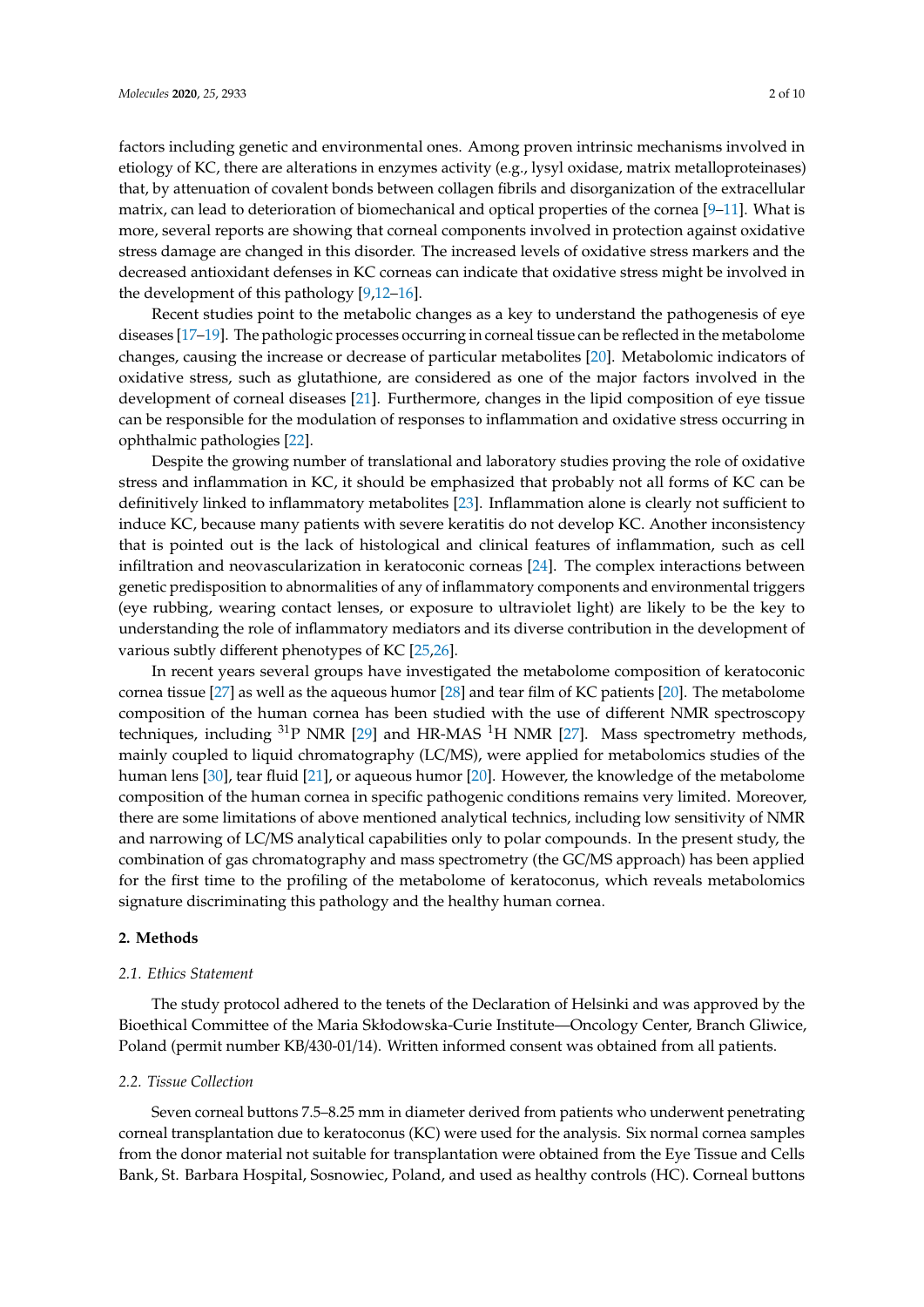trephined from normal corneas were fully transparent and 8.0 mm in diameter. Because altered lipid retention was reported in diabetic corneas [\[31\]](#page-8-16), patients with an abnormal lipogram and patients with diabetes were excluded from the study. Moreover, to eliminate possible age-related differences we included samples derived from individuals with a similar age in both groups: KC patients aged 42 to 59 years and HC donors aged 40 to 69 years. All surgeries were performed in the Clinical Department of Ophthalmology, Railway Hospital in Katowice, Poland. All KC eyes included in the study were in an advanced stage of the disease, with high refractive errors and severe loss of visual acuity, but no scarring or a history of acute hydrops. Healthy corneas were stored in a synthetic corneal storage medium (Eusol-C, Alchimia, Padova, Italy) for 5 to 8 days before they were qualified as not suitable for transplantation and used for analyses. Therefore, immediately after excision KC buttons were placed in Eusol-C for seven days before further preparation.

#### *2.3. Sample Processing and Metabolite Extraction*

The buttons were rinsed twice in PBS and fixed in buffered formalin (3.7% formaldehyde in 10 mM phosphate buffer, pH 7.4) for 24 h at room temperature, then frozen and stored at −80 ◦C until analysis. The frozen tissue samples were ground in liquid nitrogen in precooled adaptors for 45 s at 30 Hz frequency using a ball mill MM400 (Retsch, Germany). Pulverized tissue was homogenized in 250 µL mixture of 80% MeOH using a vortex mixer for 5 min and placed in an ultrasonic bath for 10 min. The resulting mixture was centrifuged for 10 min at 23,000× *g* in 4 ◦C. The supernatant was transferred to a new tube (polar fraction) and the pellet was suspended in 250  $\mu$ L of a mixture of CH<sub>2</sub>Cl<sub>2</sub>:MeOH (3:1 *v*/*v*) and processed as described above to generate the non-polar fraction. Both polar and non-polar fractions were combined, transferred to a new tube and evaporated in a SpeedVac concentrator. The dried extract was then derivatized with  $25 \mu L$  of methoxyamine hydrochloride in pyridine (20 mg/mL) at 37 °C for 90 min with agitation. The second step of derivatization was performed by adding 40 µL of N-Methyl-N-(trimethylsilyl)trifluoroacetamide (MSTFA) and incubation at 37 ◦C for 30 min with agitation. Samples were subjected to GC/MS analysis directly after derivatization.

## *2.4. GC*/*MS Analysis*

The GS/MS analysis was performed using an Agilent 7890A gas chromatograph (Agilent Technologies) connected to a Pegasus 4D GCxGC-TOFMS mass spectrometer (Leco). A DB-5 bonded-phase fused-silica capillary column (30 m length, 0.25 mm inner diameter, 0.25 µm film thickness) (J&W Scientific Co., Folsom, CA, USA) was used for separation. The GC oven temperature program was as follows: 2 min at 70 ◦C, raised by 8 ◦C/min to 300 ◦C and held for 16 min at 300 ◦C. The total time of the GC analysis was 46.75 min. Helium was used as the carrier gas at a flow rate of 1 mL/min. One microliter of each sample was injected in the splitless mode. The initial injector temperature was 20 °C for 0.1 min and after that time raised by 600 °C/min to 350 °C. The septum purge flow rate was 3 mL/min and the purge was turned on after 60 s. The transfer line and ion source temperatures were set to 250 °C. In-source fragmentation was performed with 70 eV energy. Mass spectra were recorded in the mass range 35–650 m/z.

#### *2.5. Analysis of Spectral Data*

Data acquisition, automatic peak detection, mass spectrum deconvolution, retention index calculation, and library search were done by the Leco ChromaTOF-GC software (v4.51.6.0). To eliminate retention time (Rt) shift and to determine the retention indexes (RI) for each compound, the alkane series mixture (C-10 to C-36) was injected into the GC/MS system. The metabolites were automatically identified by library search (Replib, Mainlib, Fiehn library); the analyte was considered as identified when it passed the quality threshold: Similarity index (SI) above 700 and matching retention index ±10. Identified artifacts (alkanes, column bleed, plasticizers, MSTFA, and other used reagents) were excluded from further analyses. To obtain accurate peak areas for the deconvoluted components, unique quantification masses for each component were specified and the samples were reprocessed.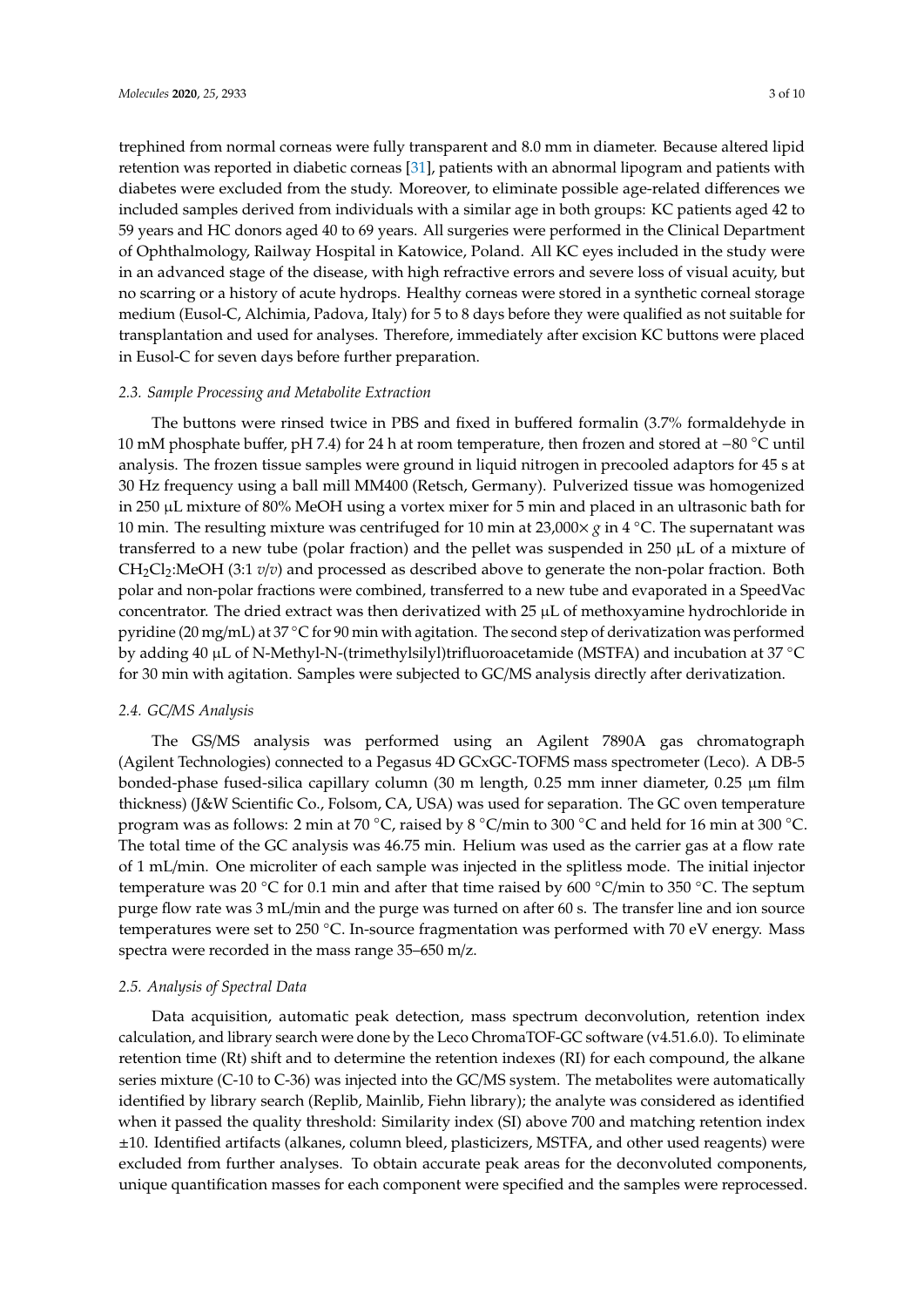The obtained profiles were normalized against the sum of the chromatographic peak area (using the total ion chromatograph (TIC) approach—relative quantification).

## *2.6. Statistical and Chemometric Analyses*

Quantitative analysis was performed for metabolites identified in at least 60% of samples in each group; the nearest neighbor method was used for missing data imputation. The data were log-transformed. Differences in the abundances of metabolites among two groups were tested using the t-test, Welch test, or Mann–Whitney U test, depending on the normality distribution and homoscedasticity of the analyzed data. The results were presented in arbitrary units as mean abundance after normalization and transformation. Principal Component Analysis (PCA) and hierarchical cluster analysis (HCA) based on the Euclidean distance method were performed to illustrate similarities between samples. All statistical calculations and multivariate data analyses were performed using the Perseus software (http://[www.coxdocs.org](http://www.coxdocs.org/doku.php?id=perseus:start)/doku.php?id=perseus:start). Metabolomic pathways were identified using the Metabolite Set Enrichment Analysis (MSEA) (http://[www.msea.ca](http://www.msea.ca/MSEA/faces/Home.jsp)/MSEA/faces/ [Home.jsp\)](http://www.msea.ca/MSEA/faces/Home.jsp), which is the metabolomic version of the Gene Set Enrichment Analysis (GSEA) approach. A list of selected metabolites was used as an input for the Over-Representation Analysis (ORA) algorithm, which was implemented using the hypergeometric test to evaluate the over-representation of a particular metabolite set; fold-enrichment values and one-tailed *p*-values corrected for multiple testing were provided.

#### **3. Results**

The metabolome profiling was performed for 7 samples of keratoconus (KC) and 6 samples of the healthy cornea (healthy controls—HC) using the GC/MS technique. To the best of our knowledge, this is the first application of GC/MS-based protocol (adapted from Wojakowska et al. [\[32\]](#page-9-0)) in the profiling of metabolites from human corneal buttons. In general, there were 46 unique metabolites identified and quantitated in analyzed samples, which included amino acids, carboxylic acids, fatty acids and their esters, sugars and sugar alcohols, sterols and others (the complete list of identified compounds is presented in Supplementary Table S1). Moreover, there were 331 compounds (analytes) detected that could not be identified with the implemented approach. All detected metabolites (both identified compounds and unidentified analytes) were used to perform an unsupervised comparison of samples from both groups. The principal component analysis showed some clustering of samples from both groups, which resulted in the separation of KC and HC samples (Figure [1A](#page-4-0)). Similarly, the hierarchical cluster analysis also showed the clustering of samples and separation of both groups (Figure [1B](#page-4-0)). This result indicated the presence of metabolites with abundances significantly different between HC and KC samples, which was further analyzed using supervised tools.

There were 13 identified metabolites whose levels differed significantly  $(p < 0.05)$  between both types of the cornea (Table [1\)](#page-4-1). In general, 3 carboxylic acids (namely benzoic, glycolic, and succinic) and 6 fatty acids (namely linoleic, myristic, palmitic, pentadecanoic, stearic, and *trans*-13-octadecenoic) were downregulated in keratoconus. Similarly, cholesterol, cholesta-3,5-diene (2 isomers) and hexadecanol were downregulated in the pathological cornea. On the other hand, phosphoric acid was upregulated in KC. Moreover, there were 3 metabolites detected only in one group of samples: gluconic acid and cholesterol propionate were absent in HC samples while petroselenic acid was absent in KC samples (Table [1\)](#page-4-1).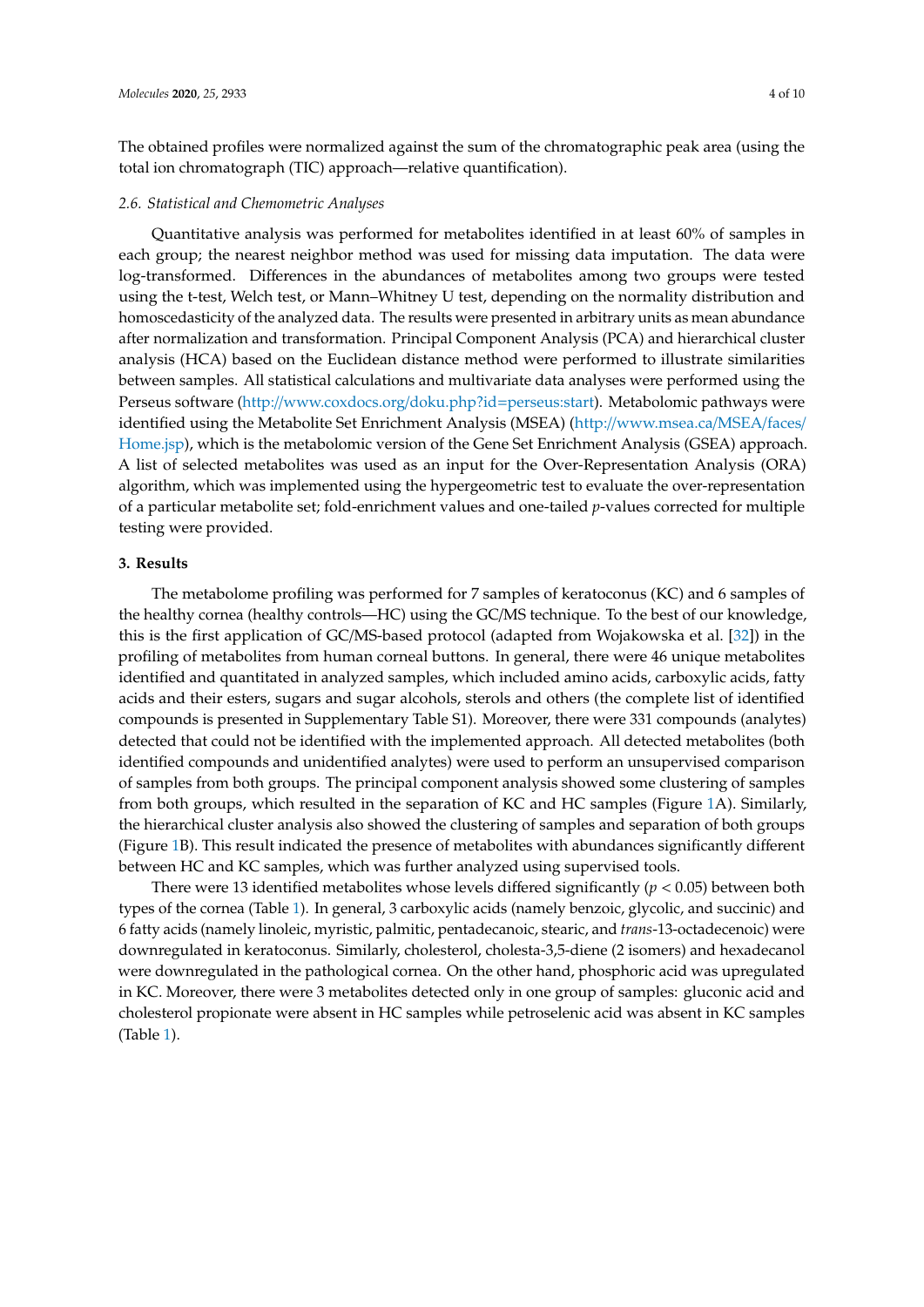<span id="page-4-0"></span>

**Figure 1.** Separation of normal (HC) and keratoconus (KC) samples of human cornea samples by the **Figure 1.** Separation of normal (HC) and keratoconus (KC) samples of human cornea samples by the principal component analysis (**A**) and hierarchical cluster analysis (**B**). principal component analysis (**A**) and hierarchical cluster analysis (**B**).

<span id="page-4-1"></span>

| <b>Metabolite Name</b>      | Class            | HC.<br>Mean Abundance | <b>KC</b><br>Mean Abundance | HC/KC                    |                          |
|-----------------------------|------------------|-----------------------|-----------------------------|--------------------------|--------------------------|
|                             |                  |                       |                             | FC.                      | $p$ -Value               |
| Benzoic acid                | Carboxylic acids | 180                   | 119                         | 1.51                     | 0.0338                   |
| Glycolic acid               | Carboxylic acids | 6.18                  | 2.65                        | 2.33                     | 0.0258                   |
| Succinic acid               | Carboxylic acids | 771                   | 536                         | 1.44                     | 0.0096                   |
| Gluconic acid               | Carboxylic acids | N.D.                  | 0.56                        | $\overline{\phantom{a}}$ | $\overline{\phantom{a}}$ |
| Linoleic acid               | Fatty acids      | 103                   | 38.8                        | 2.65                     | 0.0144                   |
| Myristic acid               | Fatty acids      | 175                   | 112                         | 1.56                     | 0.0197                   |
| Palmitic acid               | Fatty acids      | 7240                  | 4250                        | 1.70                     | 0.0042                   |
| Pentadecanoic acid          | Fatty acids      | 122                   | 74.3                        | 1.64                     | 0.0163                   |
| Stearic acid                | Fatty acids      | 7440                  | 4810                        | 1.55                     | 0.0159                   |
| trans-13-Octadecenoic acid  | Fatty acids      | 149                   | 83.3                        | 1.79                     | < 0.0001                 |
| Petroselinic acid           | Fatty acids      | 256                   | N.D.                        |                          |                          |
| Cholesta-3,5-diene-isomer 1 | <b>Sterols</b>   | 83.6                  | 17.6                        | 4.75                     | 0.0032                   |
| Cholesta-3,5-diene-isomer 2 | <b>Sterols</b>   | 421                   | 85.5                        | 4.92                     | 0.0016                   |
| Cholesterol                 | <b>Sterols</b>   | 5680                  | 1960                        | 2.90                     | 0.0218                   |
| Cholesterol propionate      | Sterol esters    | N.D.                  | 0.12                        |                          |                          |
| Hexadecanol                 | Alcohols         | 109                   | 76.3                        | 1.43                     | 0.0147                   |
| Phosphoric acid             | Others           | 56,900                | 67,700                      | 0.84                     | 0.0228                   |

Table 1. Metabolites that differentiate the healthy cornea (HC) from keratoconus (KC).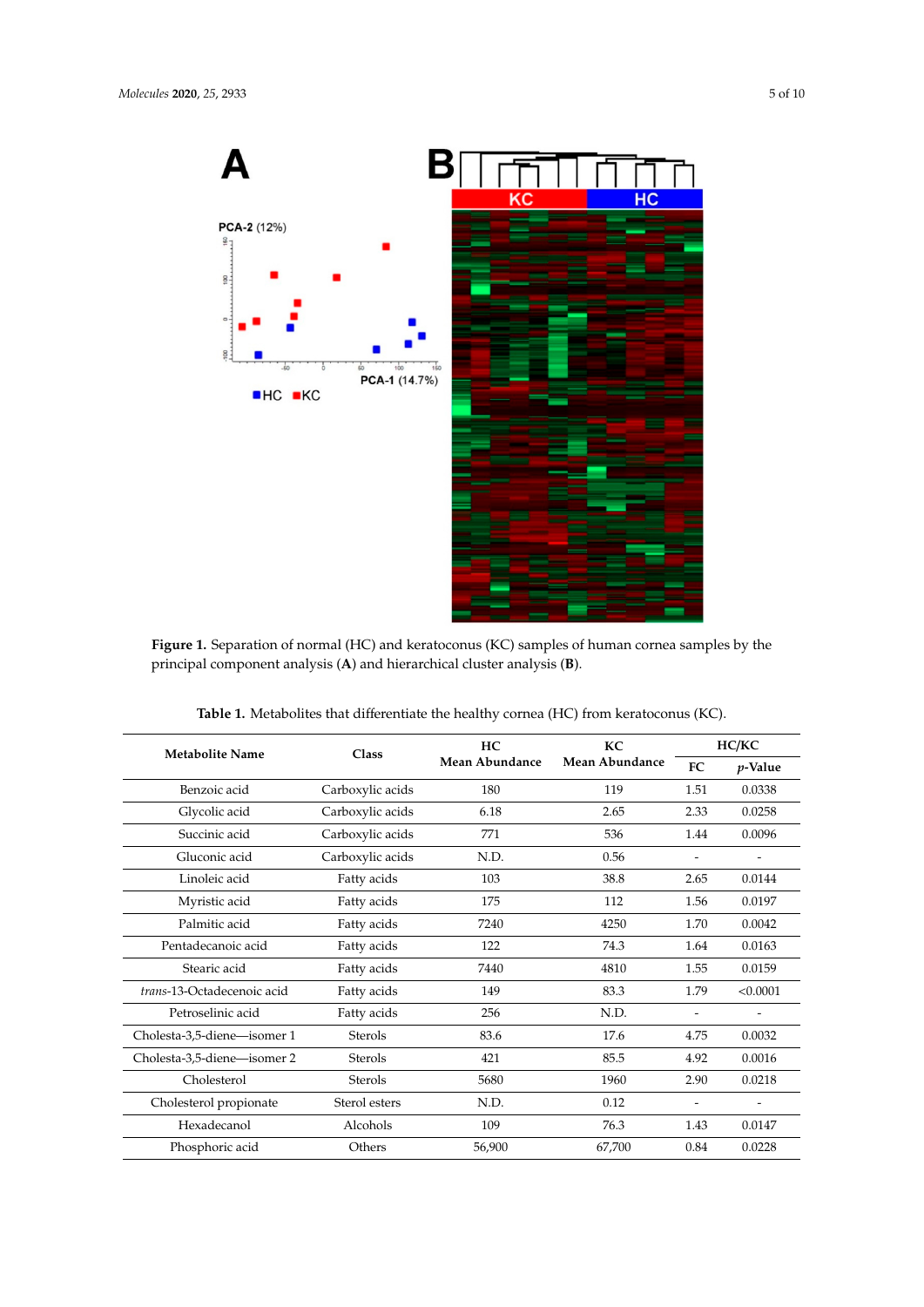In the next step, 13 metabolites indexed in the Human Metabolome Database (HMDB) that showed significantly different abundances between keratoconus and healthy cornea were subjected to the metabolite set enrichment analysis, which allowed to identify metabolic pathways associated with these discriminatory compounds (Figure 2 shows the top 20 of such pathways). We found that metabolic pathways associated with compounds showing different abundances between HC and KC samples included processes connected with energy production (Warburg effect, tricarboxylic acid cycle, ketone body metabolism, and mitochondrial electron transport chain) and lipid metabolism (fatty acid, glycerolipids and steroid biosynthesis, carnitine synthesis). Moreover, pathways involved in the metabolism of amino acids (Arg, Pro, Val, Leu, Ile, and Glu metabolism) were over-represented among processes associated with compounds that discriminated against different states of the cornea. different states of the cornea. In the next step, 13 metabolites i[nd](#page-5-0)exed in the Human Metabolome Database (HMDB) that showed significantly different abundances between keratoconus and healthy cornea were subjected to the metabolite set enrichment analysi

<span id="page-5-0"></span>

**Figure 2.** Metabolic pathways associated with 13 metabolites showing significantly different **Figure 2.** Metabolic pathways associated with 13 metabolites showing significantly different abundances between keratoconus and healthy cornea. Presented are over-representation (fold enrichment) and its statistical significance (uncorrected *p*-value) of metabolic pathway estimated by the metabolite set enrichment analysis (MSEA); the top 20 pathways are represented.

#### **4. Discussion**

reported. The molecular composition of this tissue was analyzed using NMR spectroscopy by groups of Greiner [\[29,](#page-8-14)[33\]](#page-9-1) and Kryczka [\[16](#page-8-2)[,34](#page-9-2)[,35\]](#page-9-3), yet the number of identified and quantified compounds was rather low due to the limitations of this approach, which is less sensitive than MS and needs more amount of sample for analysis. Moreover, due to the limited availability of corneal tissue for research, many recent LC/MS-based studies on the cornea metabolism and the differences between healthy and keratoconus cornea have been necessarily carried out based on the analysis of tears [\[21,](#page-8-6)[36\]](#page-9-4), aqueous humor [\[20\]](#page-8-5), saliva [\[37\]](#page-9-5) and cell lines [\[22](#page-8-7)[,38\]](#page-9-6). In this work, the GC/MS approach was introduced for the first time to the metabolomics profiling of human cornea using corneal buttons. GC/MS-based approach including derivatization of the sample allows analysis of a wide range of compounds (polar and nonpolar). However, the strength of our study is directly related to its limitations, which is the small Until now, only a few studies concerning metabolome profiling of human cornea have been number of samples tested.

Major classes of detected metabolites were fatty acids, sterols (cholesterol derivatives) and their esters, carboxylic acids (e.g., citric, succinic, and oxalic acids) as well as sugars and their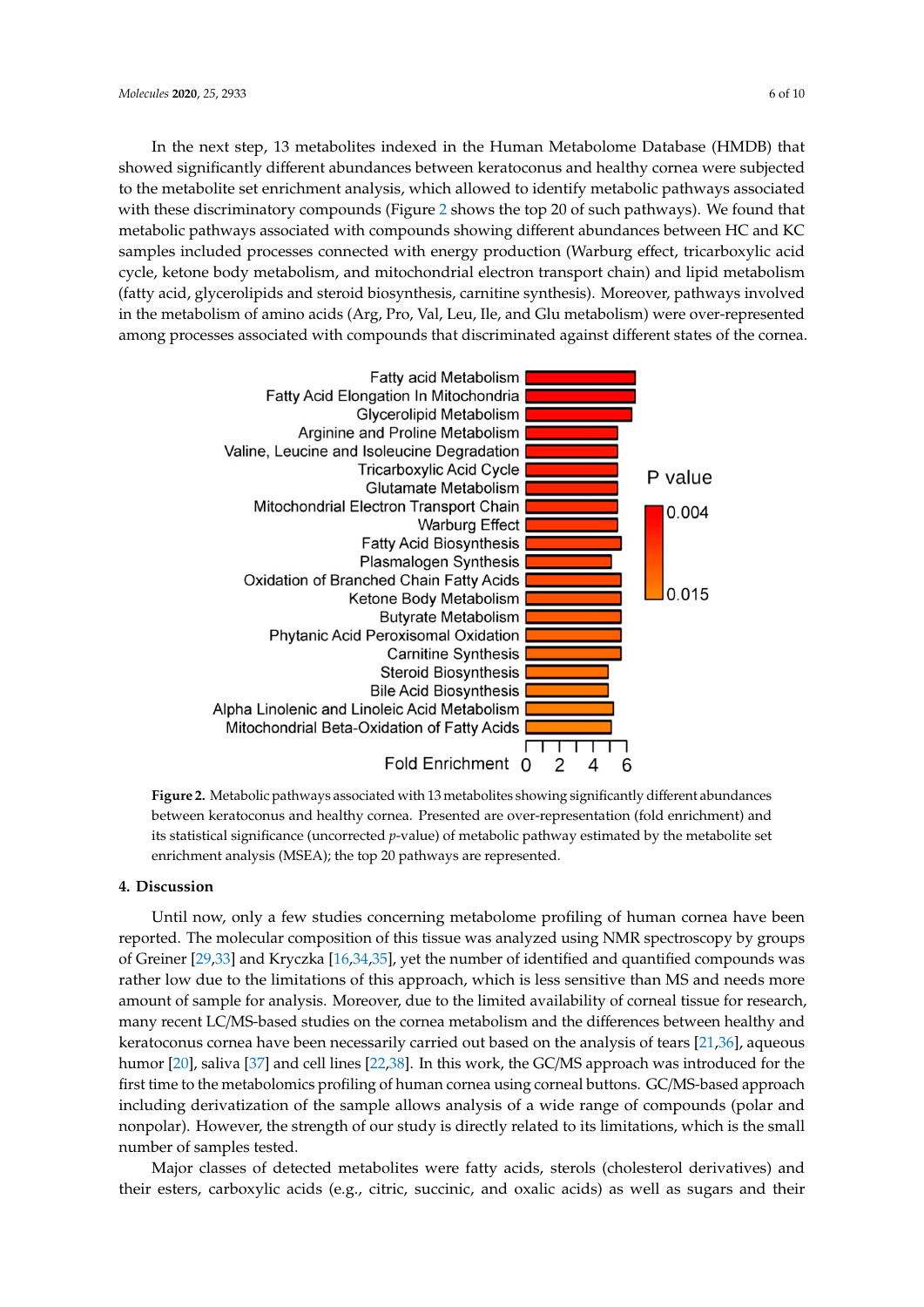derivatives (glucose, gluconic acid, sorbitol, and myo-inositol). Moreover, because of the limitations of untargeted profiling implemented in the current study, a large number of detected compounds remained unidentified, a problem frequently reported in this type of study [\[36\]](#page-9-4). It is worth noting that several unidentified compounds also showed significantly different abundances between samples of the healthy and pathological cornea. Therefore, differences in the molecular composition of these two cornea conditions might be further studied using alternative metabolomics approaches.

The crucial problem in analogous studies is to distinguish the differences in metabolite composition between the normal and diseased tissue from those resulting from post-mortem chemical processes. All normal cornea samples used in our study derived from corneal buttons were harvested up to 3 h after death. This is due to the Eye Bank procedure, according to which the corneas are obtained either at the time of multi organ donation, or soon after two hours have passed since death, in hospital setup. Such an early harvesting time allowed to exclude post-mortem metabolic changes, especially since they proceed very slowly compared to those occurring in the blood or even in the aqueous humor [\[20\]](#page-8-5).

The molecular pathogenesis of keratoconus is poorly understood. However, it has been suggested that oxidative stress and lipid peroxidation may be involved in this pathological state of the cornea [\[16\]](#page-8-2). Oxidative stress in the cornea stimulates the generation of pro-inflammatory cytokines, proteolytic enzymes, and enzymes responsible for the generation of nitric oxide. Accumulation of reactive oxygen species (ROS) and nitric oxide can lead to cell membrane damage by lipid peroxidation and release of cytotoxic aldehydes [\[10\]](#page-7-9). Immunohistochemical studies by Buddi et al. revealed the presence of markers of oxidative stress (nitrotyrosine) and lipid peroxidation (malondialdehyde) as well as the expression of endothelial nitric oxide synthase in KC cornea [\[13\]](#page-8-17). Moreover, studies revealed changes in the antioxidant status of KC and reported metabolites that are indicators of response to oxidative stress (e.g., glutathione) [\[10](#page-7-9)[,28](#page-8-13)[,39\]](#page-9-7). Furthermore, alteration of phosphate metabolism [\[29\]](#page-8-14) and metabolites associated with the tricarboxylic acid cycle or the Krebs cycle (TCA) and urea cycle [\[21\]](#page-8-6) were also reported in KC patients.

Here we revealed a few metabolites whose patterns discriminated normal healthy cornea from keratoconus, which included certain carboxylic acids, fatty acids, and sterols markedly downregulated in the pathological state of the tissue. Fatty acids downregulated in KC included saturated (stearic, palmitic, myristic, and pentadecanoic acid) and unsaturated (linoleic and *trans*-13-octadecenoic acid) compounds. The fatty acids predominantly present within the human cornea are oleic, palmitic, and stearic acids [\[40\]](#page-9-8). Lipids (along with fatty acids) constitute one of the main components of human cornea and play important roles in complex processes associated with pro- and anti-inflammatory reactions as well as tissue damage and repair. They can act as second messengers for an epidermal growth factor (e.g., lipoxygenase (LOX) derivatives from arachidonic acid) to promote the proliferation and repair of corneal tissue or as mediators of platelet-activating factor (PAF) and cyclooxygenase-2 (COX2) that contribute to tissue damage and neovascularization [\[41\]](#page-9-9). Linoleic acid is involved in the biosynthesis of arachidonic acid and prostaglandins (PGs), as well as thromboxane (TXAs) and lipoxygenase (LOX) derivatives, whose levels increase after corneal injury [\[42\]](#page-9-10). Moreover, recent studies revealed that polyunsaturated fatty acids (PUFAs), including linoleic acid, play an important role in the reparative processes of the cornea due to their anti-inflammatory effects [\[43\]](#page-9-11). Carboxylic acids are another group of compounds discriminating KC and normal cornea. Gluconic acid, here detected exclusively in KC samples, is an intermediate in the pentose phosphate pathway (PPP), essential for the production of NADPH required for the synthesis of fatty acids and lipids [\[44\]](#page-9-12). Recent studies showed that dysregulation of the pentose phosphate pathway metabolites, including gluconic acid, in diabetic retinopathy (DR) provided further links to oxidative stress. Therefore, gluconic acid, as a product of glucose oxidation, could be an indicator of oxidative stress in KC. On the other hand, downregulation of succinic acid was observed in KC. Succinic acid plays an important role in TCA (tricarboxylic acid) cycle, the dysregulation of which is associated with changes in energy requirements. In the cornea, the TCA cycle is the key source of energy required to maintain corneal transparency and cellular activity [\[45\]](#page-9-13). Under the healthy state, the TCA cycle is relatively quiet; however, it becomes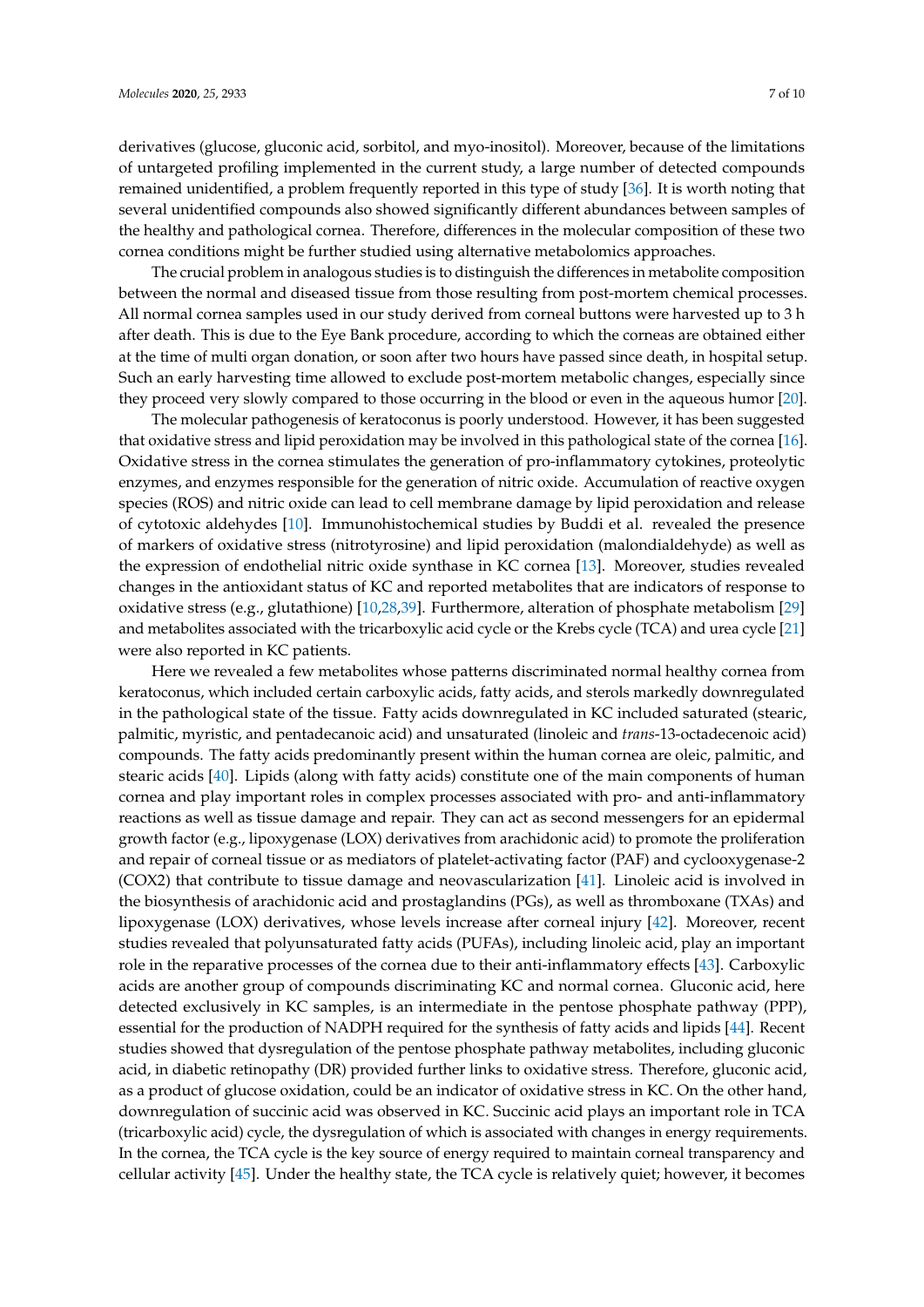activated upon injury. Recent studies revealed that succinic acid alterations are associated with various retinal diseases [\[18\]](#page-8-18) and TCA metabolites are highly altered in KC patients [\[21\]](#page-8-6).

In general, metabolites whose levels differentiated normal and pathological cornea were associated with the production of energy and lipid metabolism. Moreover, identified metabolites were associated with response to oxidative stress, inflammation, and tissue damage. Hence, our observation confirmed previous reports that suggested the role of oxidative stress and pro-inflammatory processes in the development of keratoconus [\[21,](#page-8-6)[37,](#page-9-5)[38](#page-9-6)[,46\]](#page-9-14).

## **5. Conclusions**

The presented work is the first application of the GC/MS-based metabolomic profiling that demonstrated differences in metabolite composition between the keratoconus and normal human cornea. The obtained metabolomic signatures indicate that oxidative stress and inflammatory reactions are involved in the development of this corneal pathology. However, further in-depth metabolomics study that will address a complete ocular metabolome is required to decipher the key metabolic changes crucial for the etiopathology of the keratoconus.

**Supplementary Materials:** The following are available online, Table S1: Metabolites identified and quantified by GC/MS in keratoconus (KC) and healthy cornea (HC) samples.

**Author Contributions:** Conceptualization, D.T.; formal analysis, A.W.; investigation, A.W. and M.P.; methodology, A.W.; resources, D.D., E.W. and D.T.; visualization, A.W.; writing—original draft, A.W., P.W. and D.T.; writing—review and editing, A.W., M.P., P.W. and D.T. All authors have read and agreed to the published version of the manuscript.

**Funding:** This research received no external funding.

**Conflicts of Interest:** The authors declare no conflict of interest.

## **References**

- <span id="page-7-0"></span>1. Mamalis, N.; Anderson, C.W.; Kreisler, K.R.; Lundergan, M.K.; Olson, R.J. Changing trends in the indications for penetrating keratoplasty. *Arch. Ophthalmol.* **1992**, *110*, 1409–1411. [\[CrossRef\]](http://dx.doi.org/10.1001/archopht.1992.01080220071023) [\[PubMed\]](http://www.ncbi.nlm.nih.gov/pubmed/1417539)
- <span id="page-7-6"></span>2. Lois, N.; Kowal, V.O.; Cohen, E.J.; Rapuano, C.J.; Gault, J.A.; Raber, I.M.; Laibson, P.R. Indications for penetrating keratoplasty and associated procedures, 1989–1995. *Cornea* **1997**, *16*, 623–629. [\[CrossRef\]](http://dx.doi.org/10.1097/00003226-199711000-00004) [\[PubMed\]](http://www.ncbi.nlm.nih.gov/pubmed/9395870)
- <span id="page-7-1"></span>3. Maeno, A.; Naor, J.; Lee, H.M.; Hunter, W.S.; Rootman, D.S. Three decades of corneal transplantation: Indications and patient characteristics. *Cornea* **2000**, *19*, 7–11. [\[CrossRef\]](http://dx.doi.org/10.1097/00003226-200001000-00002) [\[PubMed\]](http://www.ncbi.nlm.nih.gov/pubmed/10632000)
- <span id="page-7-2"></span>4. Kennedy, R.H.; Bourne, W.M.; Dyer, J.A. A 48-year clinical and epidemiologic study of keratoconus. *Am. J. Ophthalmol.* **1986**, *101*, 267–273. [\[CrossRef\]](http://dx.doi.org/10.1016/0002-9394(86)90817-2)
- <span id="page-7-3"></span>5. Godefrooij, D.A.; de Wit, G.A.; Uiterwaal, C.S.; Imhof, S.M.; Wisse, R.P.L. Age-specific Incidence and Prevalence of Keratoconus: A Nationwide Registration Study. *Am. J. Ophthalmol.* **2017**, *175*, 169–172. [\[CrossRef\]](http://dx.doi.org/10.1016/j.ajo.2016.12.015)
- <span id="page-7-4"></span>6. Jonas, J.B.; Nangia, V.; Matin, A.; Kulkarni, M.; Bhojwani, K. Prevalence and Associations of Keratoconus in Rural Maharashtra in Central India: The Central India Eye and Medical Study. *Am. J. Ophthalmol.* **2009**, *148*, 760–765. [\[CrossRef\]](http://dx.doi.org/10.1016/j.ajo.2009.06.024)
- <span id="page-7-5"></span>7. Georgiou, T.; Funnell, C.L.; Cassels-Brown, A.; O'Conor, R. Influence of ethnic origin on the incidence of keratoconus and associated atopic disease in Asians and white patients. *Eye* **2004**, *18*, 379–383. [\[CrossRef\]](http://dx.doi.org/10.1038/sj.eye.6700652)
- <span id="page-7-7"></span>8. Cursiefen, C.; Küchle, M.; Naumann, G.O. Changing indications for penetrating keratoplasty: Histopathology of 1250 corneal buttons. *Cornea* **1998**, *17*, 468–470. [\[CrossRef\]](http://dx.doi.org/10.1097/00003226-199809000-00002)
- <span id="page-7-8"></span>9. Kenney, M.C.; Chwa, M.; Atilano, S.R.; Tran, A.; Carballo, M.; Saghizadeh, M.; Vasiliou, V.; Adachi, W.; Brown, D.J. Increased Levels of Catalase and Cathepsin V/L2 but Decreased TIMP-1 in Keratoconus Corneas: Evidence that Oxidative Stress Plays a Role in This Disorder. *Investig. Opthalmol. Vis. Sci.* **2005**, *46*, 823–832. [\[CrossRef\]](http://dx.doi.org/10.1167/iovs.04-0549)
- <span id="page-7-9"></span>10. Arnal, E.; Peris-Martínez, C.; Menezo, J.L.; Johnsen-Soriano, S.; Romero, F.J. Oxidative Stress in Keratoconus? *Investig. Opthalmol. Vis. Sci.* **2011**, *52*, 8592. [\[CrossRef\]](http://dx.doi.org/10.1167/iovs.11-7732)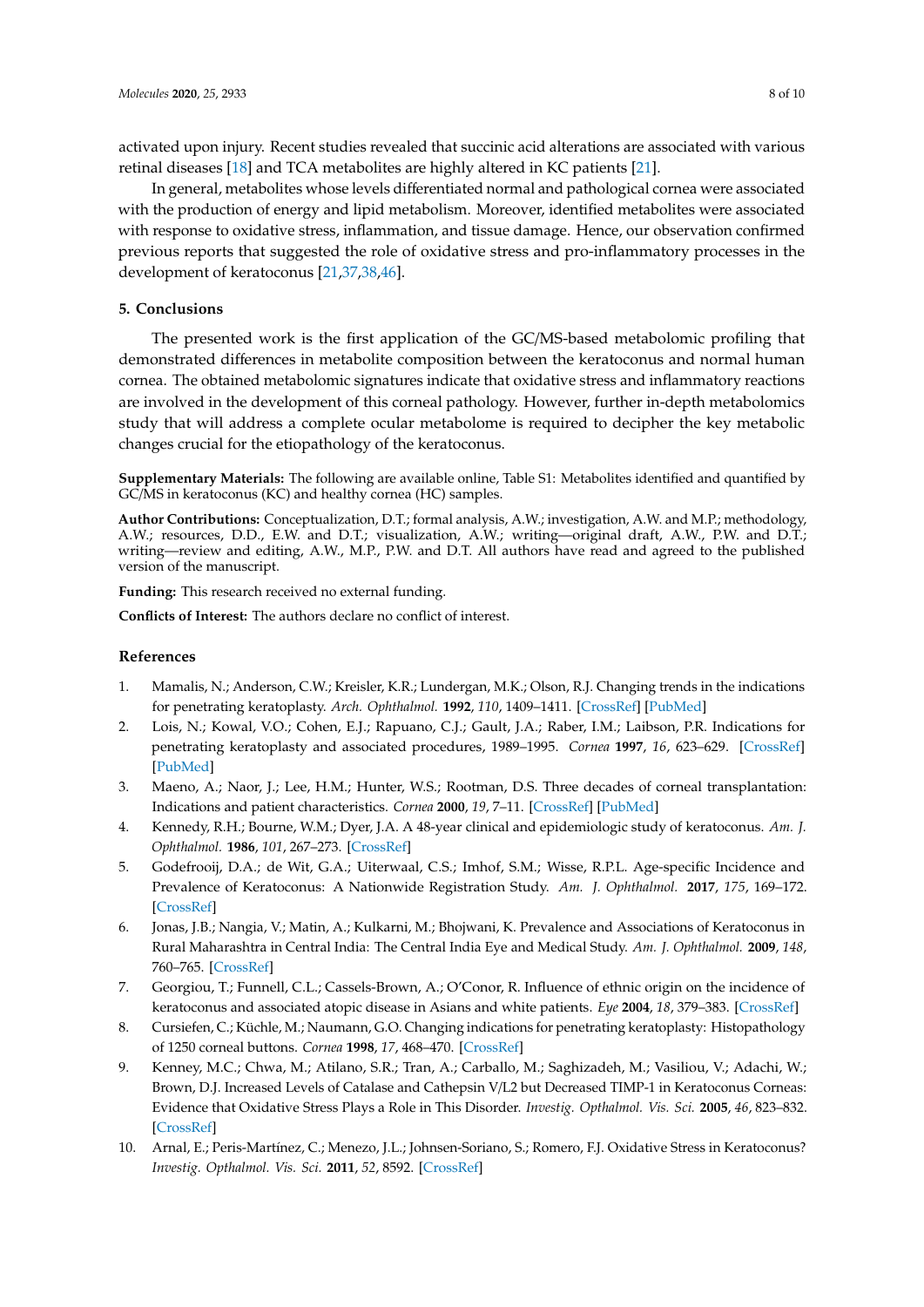- <span id="page-8-0"></span>11. Dudakova, L.; Liskova, P.; Trojek, T.; Palos, M.; Kalasova, S.; Jirsova, K. Changes in lysyl oxidase (LOX) distribution and its decreased activity in keratoconus corneas. *Exp. Eye Res.* **2012**, *104*, 74–81. [\[CrossRef\]](http://dx.doi.org/10.1016/j.exer.2012.09.005) [\[PubMed\]](http://www.ncbi.nlm.nih.gov/pubmed/23041260)
- <span id="page-8-1"></span>12. Behndig, A.; Karlsson, K.; Johansson, B.O.; Brännström, T.; Marklund, S.L. Superoxide dismutase isoenzymes in the normal and diseased human cornea. *Investig. Ophthalmol. Vis. Sci.* **2001**, *42*, 2293–2296.
- <span id="page-8-17"></span>13. Buddi, R.; Lin, B.; Atilano, S.R.; Zorapapel, N.C.; Kenney, M.C.; Brown, D.J. Evidence of Oxidative Stress in Human Corneal Diseases. *J. Histochem. Cytochem.* **2002**, *50*, 341–351. [\[CrossRef\]](http://dx.doi.org/10.1177/002215540205000306) [\[PubMed\]](http://www.ncbi.nlm.nih.gov/pubmed/11850437)
- 14. Podskochy, A.; Gan, L.; Fagerholm, P. Apoptosis in UV-exposed rabbit corneas. *Cornea* **2000**, *19*, 99–103. [\[CrossRef\]](http://dx.doi.org/10.1097/00003226-200001000-00019) [\[PubMed\]](http://www.ncbi.nlm.nih.gov/pubmed/10632017)
- 15. Chwa, M.; Atilano, S.R.; Reddy, V.; Jordan, N.; Kim, D.W.; Kenney, M.C. Increased Stress-Induced Generation of Reactive Oxygen Species and Apoptosis in Human Keratoconus Fibroblasts. *Investig. Opthalmol. Vis. Sci.* **2006**, *47*, 1902. [\[CrossRef\]](http://dx.doi.org/10.1167/iovs.05-0828) [\[PubMed\]](http://www.ncbi.nlm.nih.gov/pubmed/16638997)
- <span id="page-8-2"></span>16. Čejková, J.; Čejka, Č. The role of oxidative stress in corneal diseases and injuries. *Histol. Histopathol.* **2015**, 30, 893–900. [\[CrossRef\]](http://dx.doi.org/10.14670/HH-11-611)
- <span id="page-8-3"></span>17. Tan, S.Z.; Begley, P.; Mullard, G.; Hollywood, K.A.; Bishop, P.N. Introduction to metabolomics and its applications in ophthalmology. *Eye* **2016**, *30*, 773–783. [\[CrossRef\]](http://dx.doi.org/10.1038/eye.2016.37)
- <span id="page-8-18"></span>18. Chen, L.; Gao, Y.; Wang, L.Z.; Cheung, N.; Tan, G.S.W.; Cheung, G.C.M.; Beuerman, R.W.; Wong, T.Y.; Chan, E.C.Y.; Zhou, L. Recent advances in the applications of metabolomics in eye research. *Anal. Chim. Acta* **2018**, *1037*, 28–40. [\[CrossRef\]](http://dx.doi.org/10.1016/j.aca.2018.01.060)
- <span id="page-8-4"></span>19. Laíns, I.; Gantner, M.; Murinello, S.; Lasky-Su, J.A.; Miller, J.W.; Friedlander, M.; Husain, D. Metabolomics in the study of retinal health and disease. *Prog. Retin. Eye Res.* **2019**, *69*, 57–79. [\[CrossRef\]](http://dx.doi.org/10.1016/j.preteyeres.2018.11.002)
- <span id="page-8-5"></span>20. Snytnikova, O.A.; Yanshole, L.V.; Iskakov, I.A.; Yanshole, V.V.; Chernykh, V.V.; Stepakov, D.A.; Novoselov, V.P.; Tsentalovich, Y.P. Quantitative metabolomic analysis of the human cornea and aqueous humor. *Metabolomics* **2017**, *13*, 152. [\[CrossRef\]](http://dx.doi.org/10.1007/s11306-017-1281-0)
- <span id="page-8-6"></span>21. Karamichos, D.; Zieske, J.D.; Sejersen, H.; Sarker-Nag, A.; Asara, J.M.; Hjortdal, J. Tear metabolite changes in keratoconus. *Exp. Eye Res.* **2015**, *132*, 1–8. [\[CrossRef\]](http://dx.doi.org/10.1016/j.exer.2015.01.007) [\[PubMed\]](http://www.ncbi.nlm.nih.gov/pubmed/25579606)
- <span id="page-8-7"></span>22. Qi, H.; Priyadarsini, S.; Nicholas, S.E.; Sarker-Nag, A.; Allegood, J.; Chalfant, C.E.; Mandal, N.A.; Karamichos, D. Analysis of sphingolipids in human corneal fibroblasts from normal and keratoconus patients. *J. Lipid Res.* **2017**, *58*, 636–648. [\[CrossRef\]](http://dx.doi.org/10.1194/jlr.M067264) [\[PubMed\]](http://www.ncbi.nlm.nih.gov/pubmed/28188148)
- <span id="page-8-8"></span>23. Galvis, V.; Sherwin, T.; Tello, A.; Merayo, J.; Barrera, R.; Acera, A. Keratoconus: An inflammatory disorder? *Eye* **2015**, *29*, 843–859. [\[CrossRef\]](http://dx.doi.org/10.1038/eye.2015.63) [\[PubMed\]](http://www.ncbi.nlm.nih.gov/pubmed/25931166)
- <span id="page-8-9"></span>24. Kuffová, L.; Holán, V.; Lumsden, L.; Forrester, J.V.; Filipec, M. Cell subpopulations in failed human corneal grafts. *Br. J. Ophthalmol.* **1999**, *83*, 1364–1369. [\[CrossRef\]](http://dx.doi.org/10.1136/bjo.83.12.1364)
- <span id="page-8-10"></span>25. Wisse, R.P.; Kuiper, J.J.; Gans, R.; Imhof, S.; Radstake, T.R.; Van der Lelij, A. Cytokine Expression in Keratoconus and its Corneal Microenvironment: A Systematic Review. *Ocul. Surf.* **2015**, *13*, 272–283. [\[CrossRef\]](http://dx.doi.org/10.1016/j.jtos.2015.04.006)
- <span id="page-8-11"></span>26. Kenney, C.M.; Brown, D.J. The cascade hypothesis of keratoconus. *Cont. Lens Anterior Eye* **2003**, *26*, 139–146. [\[CrossRef\]](http://dx.doi.org/10.1016/S1367-0484(03)00022-5)
- <span id="page-8-12"></span>27. Kryczka, T.; Ehlers, N.; Nielsen, K.; Wylegala, E.; Dobrowolski, D.; Midelfart, A. Metabolic Profile of Keratoconic Cornea. *Curr. Eye Res.* **2013**, *38*, 305–309. [\[CrossRef\]](http://dx.doi.org/10.3109/02713683.2012.754904)
- <span id="page-8-13"></span>28. Saijyothi, A.V.; Fowjana, J.; Madhumathi, S.; Rajeshwari, M.; Thennarasu, M.; Prema, P.; Angayarkanni, N. Tear fluid small molecular antioxidants profiling shows lowered glutathione in keratoconus. *Exp. Eye Res.* **2012**, *103*, 41–46. [\[CrossRef\]](http://dx.doi.org/10.1016/j.exer.2012.07.010)
- <span id="page-8-14"></span>29. Greiner, J.V.; Lass, J.H.; Reinhart, W.J.; Medcalf, S.K.; Glonek, T. Phosphatic metabolites in keratoconus. *Exp. Eye Res.* **1989**, *49*, 799–806. [\[CrossRef\]](http://dx.doi.org/10.1016/S0014-4835(89)80040-5)
- <span id="page-8-15"></span>30. Tsentalovich, Y.P.; Verkhovod, T.D.; Yanshole, V.V.; Kiryutin, A.S.; Yanshole, L.V.; Fursova, A.Z.; Stepakov, D.A.; Novoselov, V.P.; Sagdeev, R.Z. Metabolomic composition of normal aged and cataractous human lenses. *Exp. Eye Res.* **2015**, *134*, 15–23. [\[CrossRef\]](http://dx.doi.org/10.1016/j.exer.2015.03.008)
- <span id="page-8-16"></span>31. Priyadarsini, S.; McKay, T.B.; Sarker-Nag, A.; Allegood, J.; Chalfant, C.; Ma, J.-X.; Karamichos, D. Complete metabolome and lipidome analysis reveals novel biomarkers in the human diabetic corneal stroma. *Exp. Eye Res.* **2016**, *153*, 90–100. [\[CrossRef\]](http://dx.doi.org/10.1016/j.exer.2016.10.010) [\[PubMed\]](http://www.ncbi.nlm.nih.gov/pubmed/27742548)